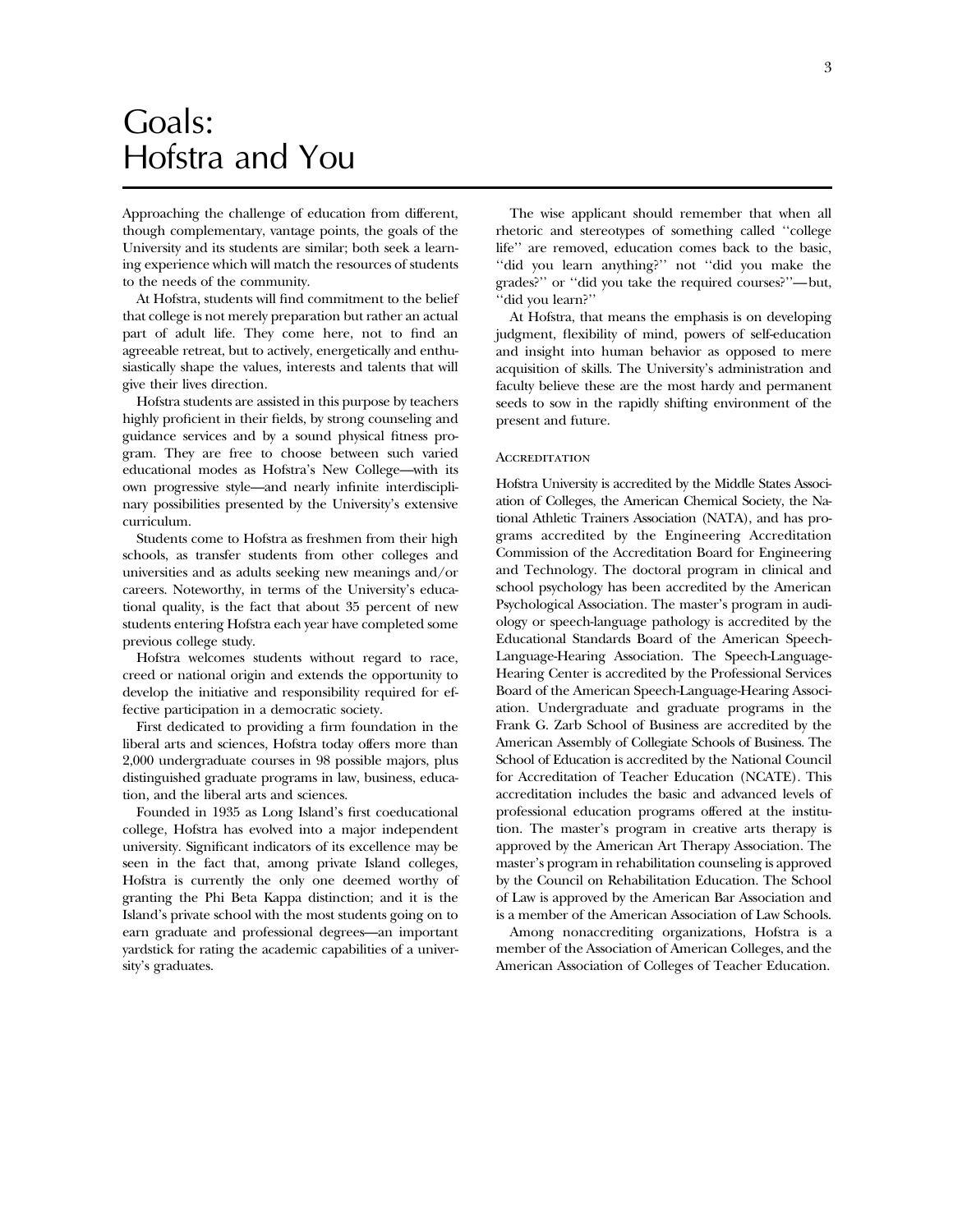## 4 TABLE OF CONTENTS

# Table of **Contents**

- 3 Goals: Hofstra and You
- 6 Board of Trustees
- 7 Hofstra at a Glance
- 9 Academic Organization Instructional Areas Hofstra College of Liberal Arts and Sciences New College Frank G. Zarb School of Business School of Communication School of Education School of Law School for University Studies University Advisement Full-Time Study Part-Time Study January Session Summer Sessions University College for Continuing Education Alumni Relations
- 14 Facilities and Services Student Services and Facilities Educational Services Cultural Resources
- 25 TUITION AND FEES
- 27 Financial Aid
- 45 General University Information Policy on Academic Honesty Some Definitions Liberal Arts Courses Course Numbering System
- 49 Undergraduate Admission Freshman Admission Full-Time Study Part-Time Study Transfer Admission Readmission
- 54 Undergraduate Programs Associate in Applied Science Program Bachelor's Programs Undergraduate Grades Academic Honors Honor Organizations
- 66 Graduate Admission and Programs Admission Degree Study Nonmatriculated Study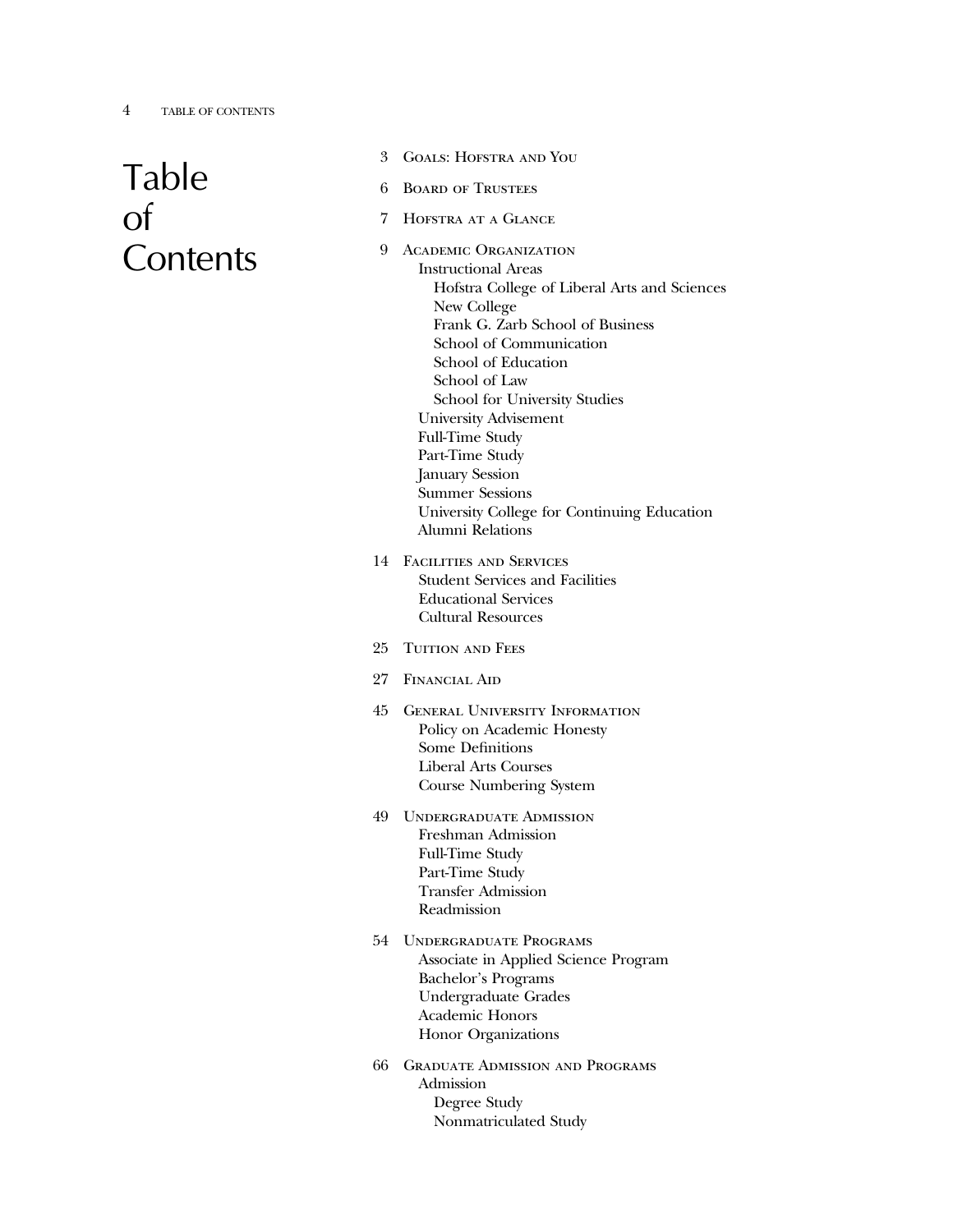- Special Nondegree Matriculation Graduate Credit By Examination Transfer of Credit Readmission Master's Programs and Advanced Study Programs Graduate Grades Honor Organizations Basic Regulations Governing Graduate Programs Doctoral Programs Basic Regulations Governing Doctoral Programs 74 Hofstra College of Liberal Arts and Sciences Division of the Humanities Division of the Natural Sciences, Mathematics, Engineering and Computer Sciences Division of the Social Sciences Additional Areas Core Courses Undergraduate Programs Graduate Programs Doctoral Programs 82 New College of Hofstra 95 FRANK G. ZARB SCHOOL OF BUSINESS Undergraduate Programs Graduate Programs 103 School of Communication 107 SCHOOL OF EDUCATION Undergraduate Preprofessional Programs Graduate Preprofessional Programs Graduate Professional Programs 116 SCHOOL OF LAW 117 School for University Studies 120 Programs and Course Descriptions (areas and departments are listed alphabetically) 367 Provisional Courses 376 Campus Map and Legend 378 Administrative Staff
	- 386 University Senate Committees
	- 388 Academic Chairs and Distinguished Professorships
	- 391 Faculty Listing
	- 428 New York State Education Department Inventory of Registered Programs
	- 430 Index
	- 438 State Consumer Complaint Process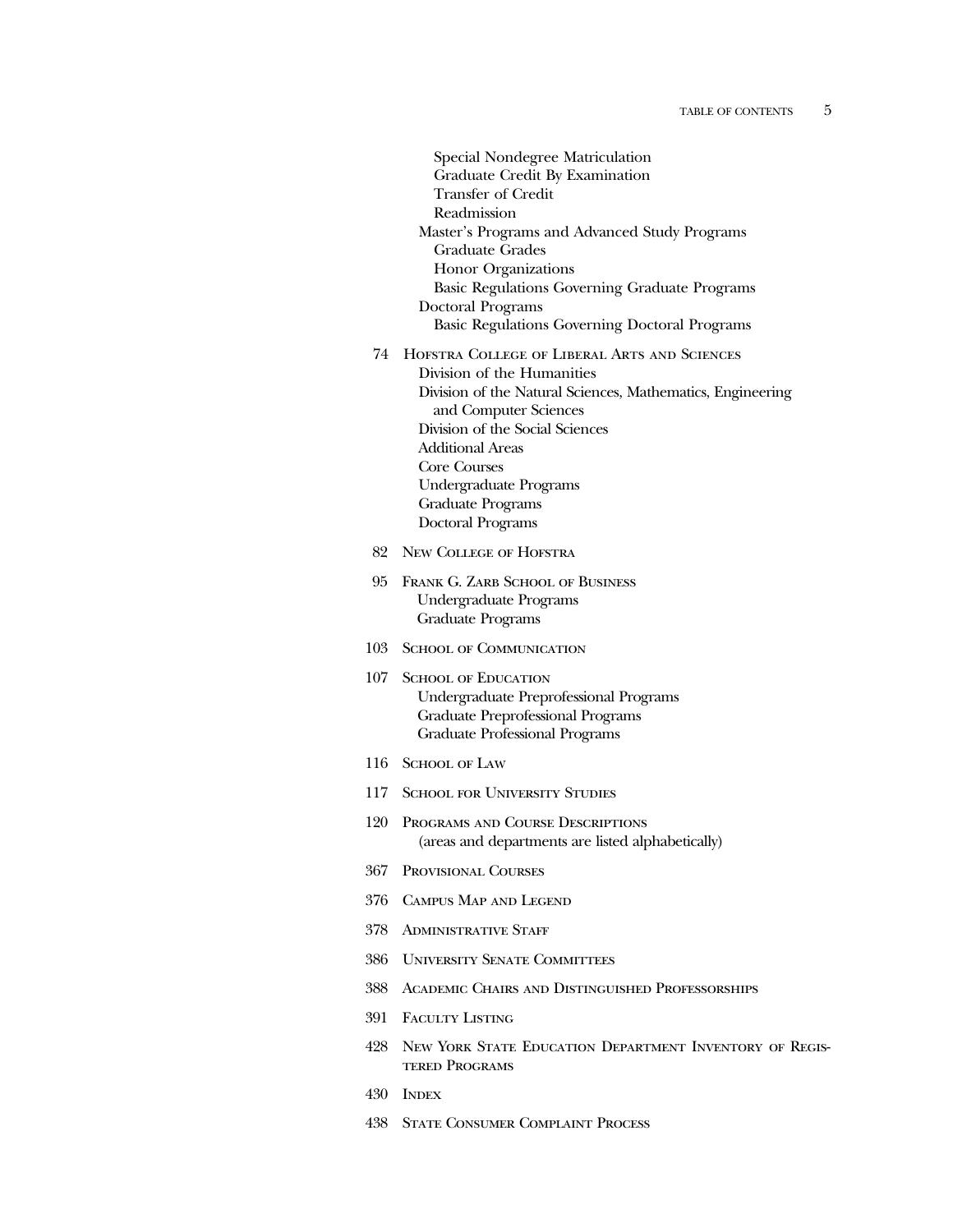## TRUSTEES OF HOFSTRA UNIVERSITY

As of December 1996

### THE OFFICERS

Helene Fortunoff, *Chairperson* John J. Conefry, Jr., *Vice Chairperson* Janis M. Meyer\*, *Vice Chairperson* James F. McCann, *Secretary* James M. Shuart\*, *President*

### THE MEMBERS

Suzanne F. Bales Alan J. Bernon\* Wilbur F. Breslin Mark Broxmeyer\* Bernadette Castro (on leave: 2/95) Emil V. Cianciulli\* (on leave: 4/90) Robert F. Dall\* Maurice A. Deane\* George G. Dempster\* *(Chairman Emeritus)* Joseph L. Dionne\* Allan Gittleson *(Chairman Emeritus)* Eugene Goldman Leo A. Guthart

Peter S. Kalikow\* Florence Kaufman Walter B. Kissinger Arthur J. Kremer Karen L. Lutz David S. Mack\* Ann M. Mallouk\* Thomas H. O'Brien Barbara Patton\* Terence E. Smolev\* Donald J. Sutherland Frank G. Zarb\*

## DELEGATES

Matthew C. Sonfield, *Speaker of the Faculty* Lesley Browder, *University Senate* Susan L. Martin\*, *University Senate*

Joseph D. Monticciolo, *Hofstra Advisory Board* Reynaldo Roche, *Student Government Assn.* Anthony Sarvanos, *Student Government Assn.* Harriet S. Serota\*, *Alumni Organization*

James Harper Marshall\*, *President Emeritus* Robert E. Brockway\*, *Trustee Emeritus* John S. DeJose\*, *Trustee Emeritus* Bernard Fixler\*, *Trustee Emeritus* Raymond French, *Trustee Emeritus* Milton M. Gardner, M.D., *Trustee Emeritus*

Jeannette Hosler, *Trustee Emerita* Gerald Light, *Trustee Emeritus* Mary T. Martin, *Trustee Emerita* Donald A. Petrie\*, *Trustee Emeritus* Arnold A. Saltzman, *Trustee Emeritus* Norman R. Tengstrom\*, *Trustee Emeritus*